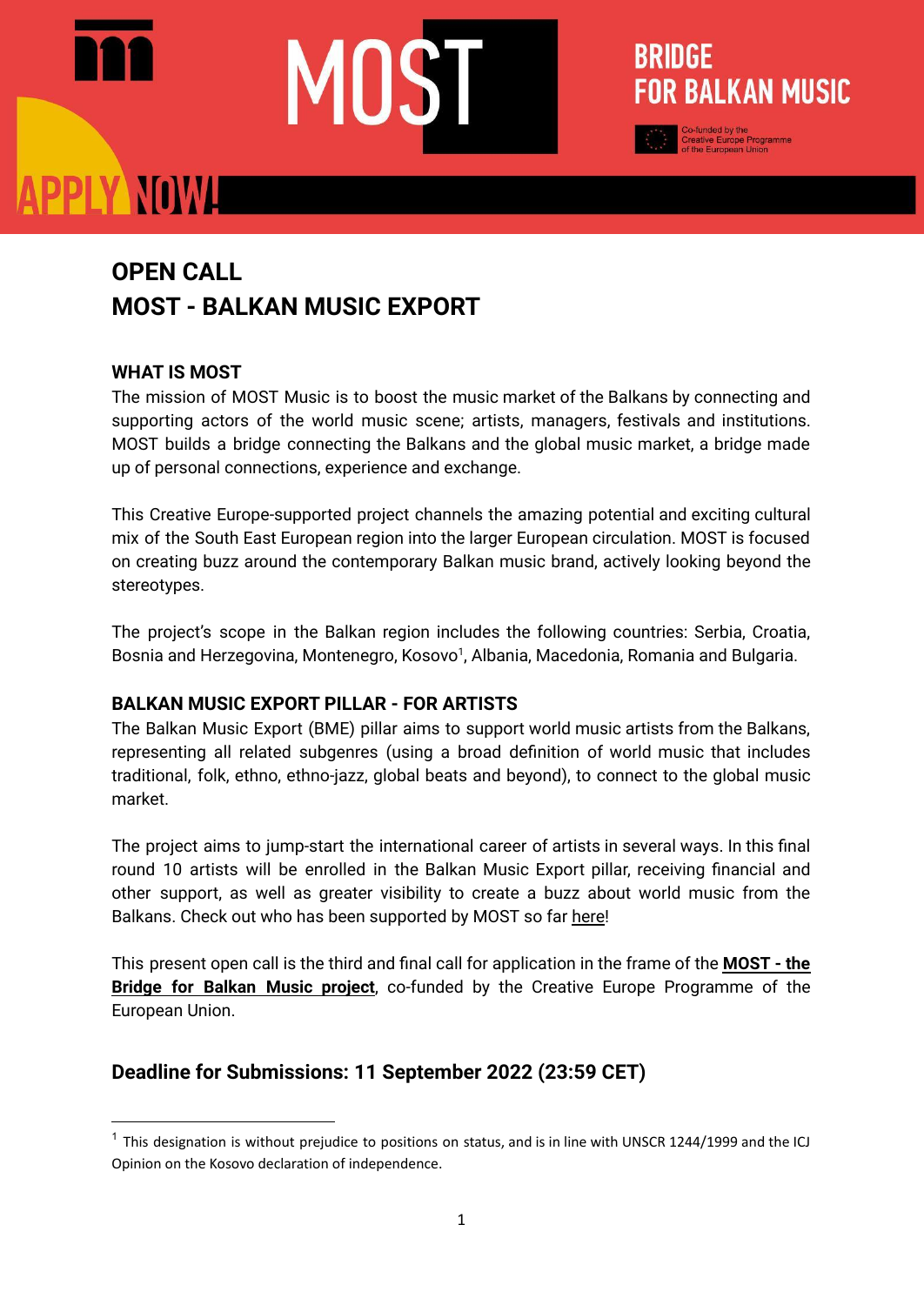## **PPLY NOWA**

#### **OPEN CALL TIMETABLE**

| Publication of the Call    | open from 27 May 2022         |
|----------------------------|-------------------------------|
| <b>Submission deadline</b> | 11 September 2022 (23:59 CET) |
| Online programme kick-off  | October 2022                  |
| Implementation period      | October 2022 - December 2023  |

**BRIDGE** 

**FOR BALKAN MUSIC** 

#### **WHO CAN APPLY**

- **● Eligible applicants have to have citizenship from the listed countries: Serbia, Croatia, Bosnia and Herzegovina, Montenegro, Kosovo 2 , Albania, Macedonia, Romania and Bulgaria.**
- **● The band should identify itself by world music or any other related subgenres** such as traditional, folk, ethno, ethno-jazz, global beats and beyond
- In case of bands, the band should be based in one of these countries, as well as at least one band member should hold citizenship from these countries.
- **The working language of the project is English**, therefore a good level of English is required.

#### **WHAT WE OFFER**

#### **Training and promotion**

- Financial support for creating a new artist portfolio (photo, video & audio materials)
- 1-year-long mentorship programme with the most recognised music professionals from Europe
- 5-day-long training course on band management and artist portfolio in Sofia, Bulgaria (November 2022 - exact dates TBA)
- Feature on the MOST Selection CD issued by Songlines, promoted via the WOMEX23 special issue

 $2$  This designation is without prejudice to positions on status, and is in line with UNSCR 1244/1999 and the ICJ Opinion on the Kosovo declaration of independence.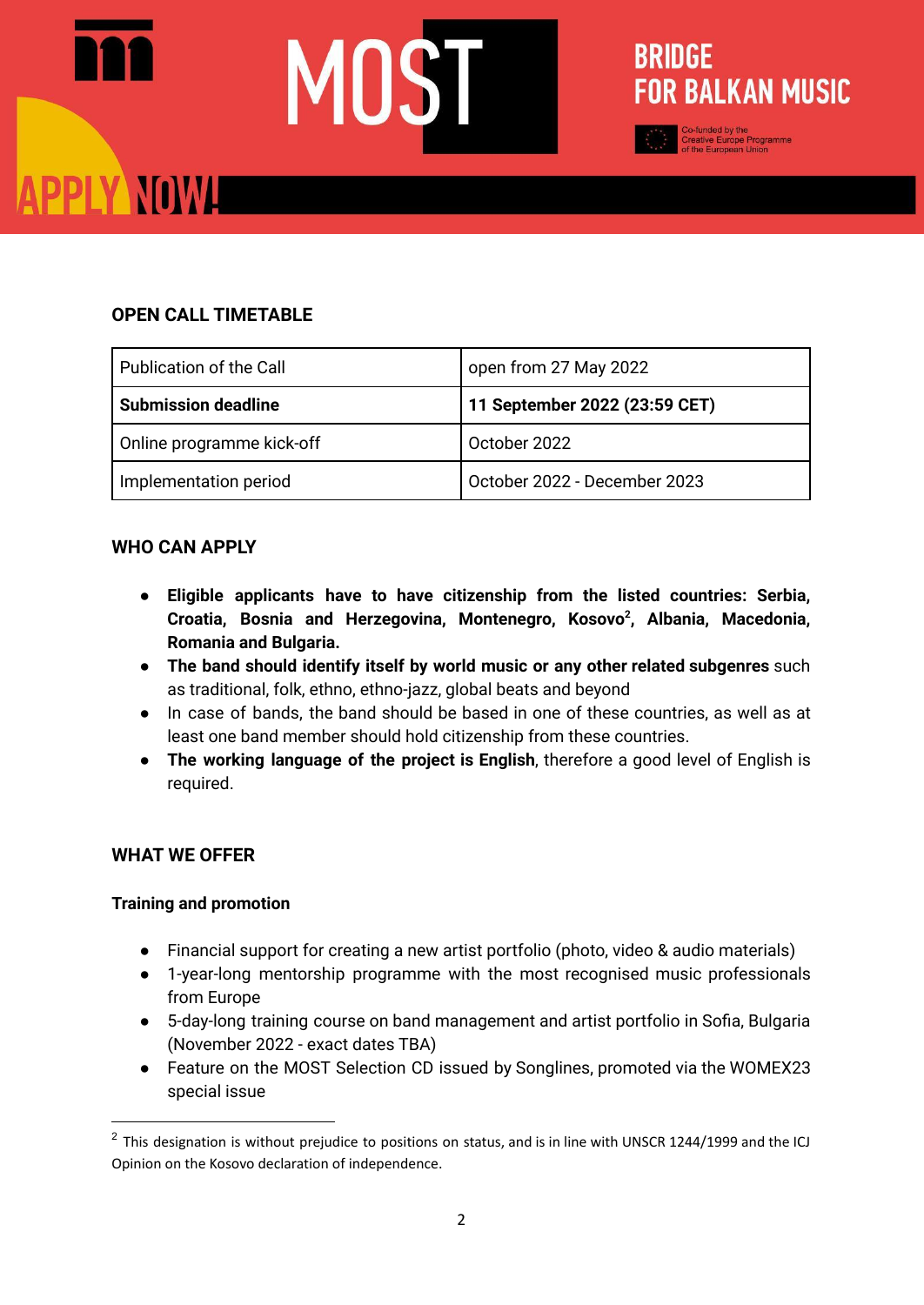### **BRIDGE FOR BALKAN MUSIC** PPLY NOWL

#### **Participation at showcases and networking events**

- Performing opportunity for a number of selected bands at the Balkan:MOST showcase, held in Veszprém, Hungary, the European Capital of Culture in 2023 - in front of 150+ international delegates
- Financial support for showcasing opportunities in Europe (e.g. WOMEX22, PIN, Tallinn Music Week etc.)
- Representation through the project at several regional fairs
- Networking opportunities with music professionals and artists from Western Europe and from the Balkans

#### **WHAT WE COVER\***

- Artist portfolio: production costs
- Training course: travel and accommodation costs (max. 2 artists / band)
- International showcases: travel and accommodation costs, registration fee

\**The amount of financial support is defined by taking into consideration the size of the band, local costs, etc. as well as the recommendations and rules of the Creative Europe programme. Some caps on financial support might be introduced to ensure equal opportunities for all selected participants.*

#### **HOW TO APPLY**

- Please fill out the [application](https://forms.gle/3Fa5CFqhb6RUqiDWA) form.
- **● Deadline for submission: 11 September 2022 (23:59 CET)**

#### **SELECTION CRITERIA**

- artistic quality
- artist's international potential
- diversity of selected artists by style, to match the profile of showcase events
- quality of artist's digital infrastructure (web, presence on social media and streaming channels)
- quality of existing audio and video material (technical and artistic)
- artist's local audience size
- diversity of selected artists by sub-scenes in world music (e.g. sevdah, brass bands, etc.)
- diversity of selected artists by gender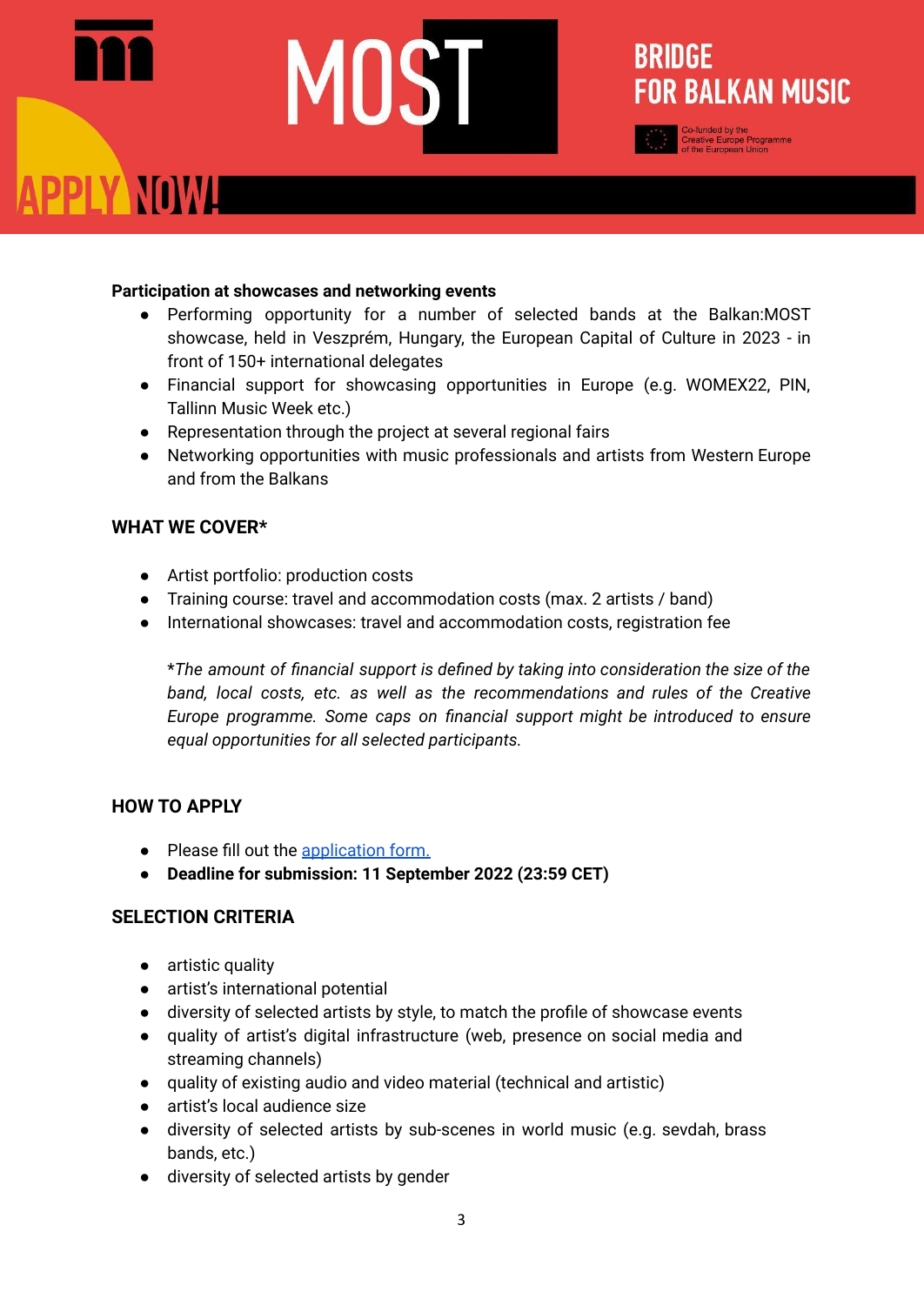## PPLY NOWH



#### **INDICATIVE TIMELINE OF ACTIVITIES FOR SELECTED PARTICIPANTS**

**1, ONLINE KICK-OFF - October 2022**: The selected bands will get to know each other, their mentors and supervisors in an online kick-off meeting.

**BRIDGE** 

**FOR BALKAN MUSIC** 

**2, TRAINING COURSE - November 2022**: In the autumn of 2022, artists get a 5-day training, covering the following topics: production; communication with audience; digital presence.

**3, PARTICIPATION AT BALKAN:MOST SHOWCASE - September 2023**: A number of selected bands will have the opportunity to showcase their music on the stage at BALKAN.MOST showcase, a unique festival dedicated to Balkan music, held in Veszprém (Hungary), the European Capital of Culture in 2023. The showcase will be combined with a conference and delegate programme, inviting 200 delegates from all over Europe.

**4, MOST SELECTION CD - October 2023:** Songlines, the renowned world music magazine publishes a special selection CD featuring artists of the Balkan Music Export Round 2. The CD will be an insert in one of the Spring editions of the magazine, distributed to subscribers all around the world.

#### **ONGOING ACTIVITIES (October 2022 - October 2023)**

**1, MENTORSHIP**: Mentors develop the steps for the artists' marketing and management strategies, assisting them in choosing the showcase festival that might have the biggest impact on the artist's career. Mentors act as the artists' 'ambassador' in the professional world during the mentoring period.

**2, ARTIST PORTFOLIO SUPPORT:** Mentors and artists work jointly on the artists' portfolio, including boosting their online presence and producing new recordings and videos.

**3, PARTICIPATION AT INTERNATIONAL SHOWCASES:** Artists will be given financial support to perform at at least one major European showcase (e.g. WOMEX23, Budapest Ritmo, PIN Music & Conference, Tallinn Music Week etc.). Mentors will support artists and might accompany them to international events, introducing them to music managers and giving them professional advice.